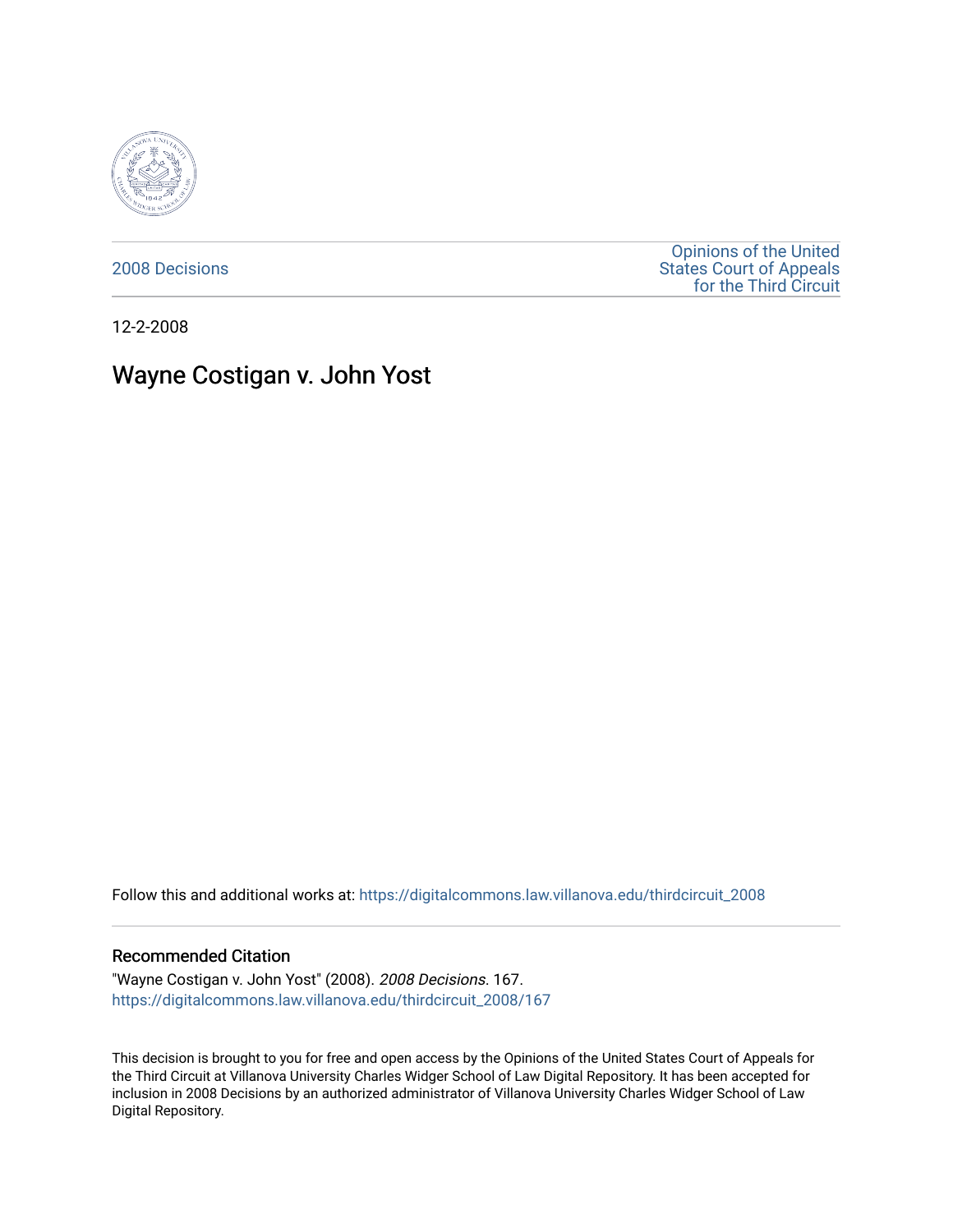#### **NOT PRECEDENTIAL**

## UNITED STATES COURT OF APPEALS FOR THE THIRD CIRCUIT

\_\_\_\_\_\_\_\_\_\_\_

No. 08-2180

WAYNE COSTIGAN, Appellant

v.

JOHN YOST, Warden \_\_\_\_\_\_\_\_\_\_\_\_\_\_\_\_\_\_\_\_\_\_\_\_\_\_\_\_\_\_\_\_\_\_\_\_

On Appeal from the United States District Court for the Western District of Pennsylvania (D.C. Civil Action No. 07-cv-00165) District Judge: Honorable Kim R. Gibson

\_\_\_\_\_\_\_\_\_\_\_\_\_\_\_\_\_\_\_\_\_\_\_\_\_\_\_\_\_\_\_\_\_\_\_\_

Submitted Pursuant to Third Circuit LAR 34.1(a) December 1, 2008

Before: FISHER, JORDAN and VAN ANTWERPEN, Circuit Judges.

(Filed: December 2, 2008 ) \_\_\_\_\_\_\_\_\_\_\_

### OPINION

PER CURIAM

Wayne Costigan, pro se, appeals an order of the United States District Court for

the Western District of Pennsylvania denying his habeas petition filed pursuant to 28

U.S.C. § 2241. We will affirm.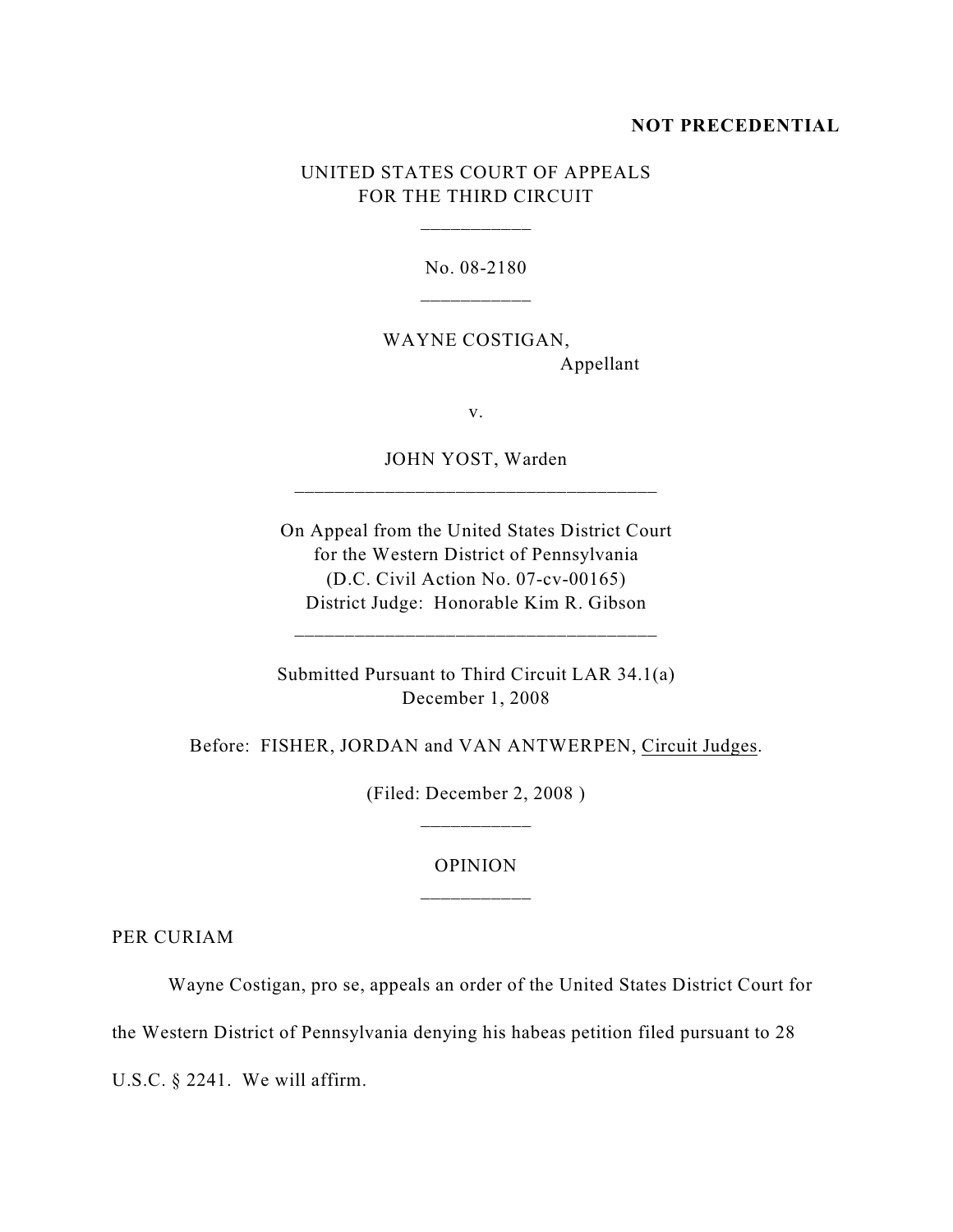Costigan pleaded guilty to bank robbery and to possession of a firearm during the commission of a crime of violence. In 2004, the United States District Court for the Eastern District of New York sentenced him to 123 months of imprisonment, ordered him to pay \$103,118 in restitution upon release from prison, and imposed "a special assessment of \$200 which shall be due immediately." In January 2005, Costigan signed a contract under the Bureau of Prison's ("BOP") Inmate Financial Responsibility Program ("IFRP"), whereby he agreed to pay \$50 each quarter to satisfy his financial obligations. Costigan signed another IFRP contract in March 2007, agreeing to pay \$25 per quarter. Nevertheless, Costigan failed to make any payments.

In July 2007, Costigan filed a petition under 28 U.S.C. § 2241, claiming that the District Court impermissibly delegated to the BOP the task of establishing the schedule by which he would pay the special assessment imposed as part of his sentence. He argued that, because the BOP was not authorized to set the payment schedule, it improperly imposed "sanctions" based on his failure to participate in the IFRP. The case was referred to a Magistrate Judge, who concluded that, by setting the special assessment as due immediately, the District Court did not impermissibly delegate authority. Over Costigan's objections, the District Court adopted the Magistrate Judge's Report and Recommendation and dismissed the § 2241 petition. Costigan timely appealed.

Because Costigan's challenge goes directly to execution of the sentence (*i.e.*, whether the BOP has authority to set the terms of the payment of the special assessment),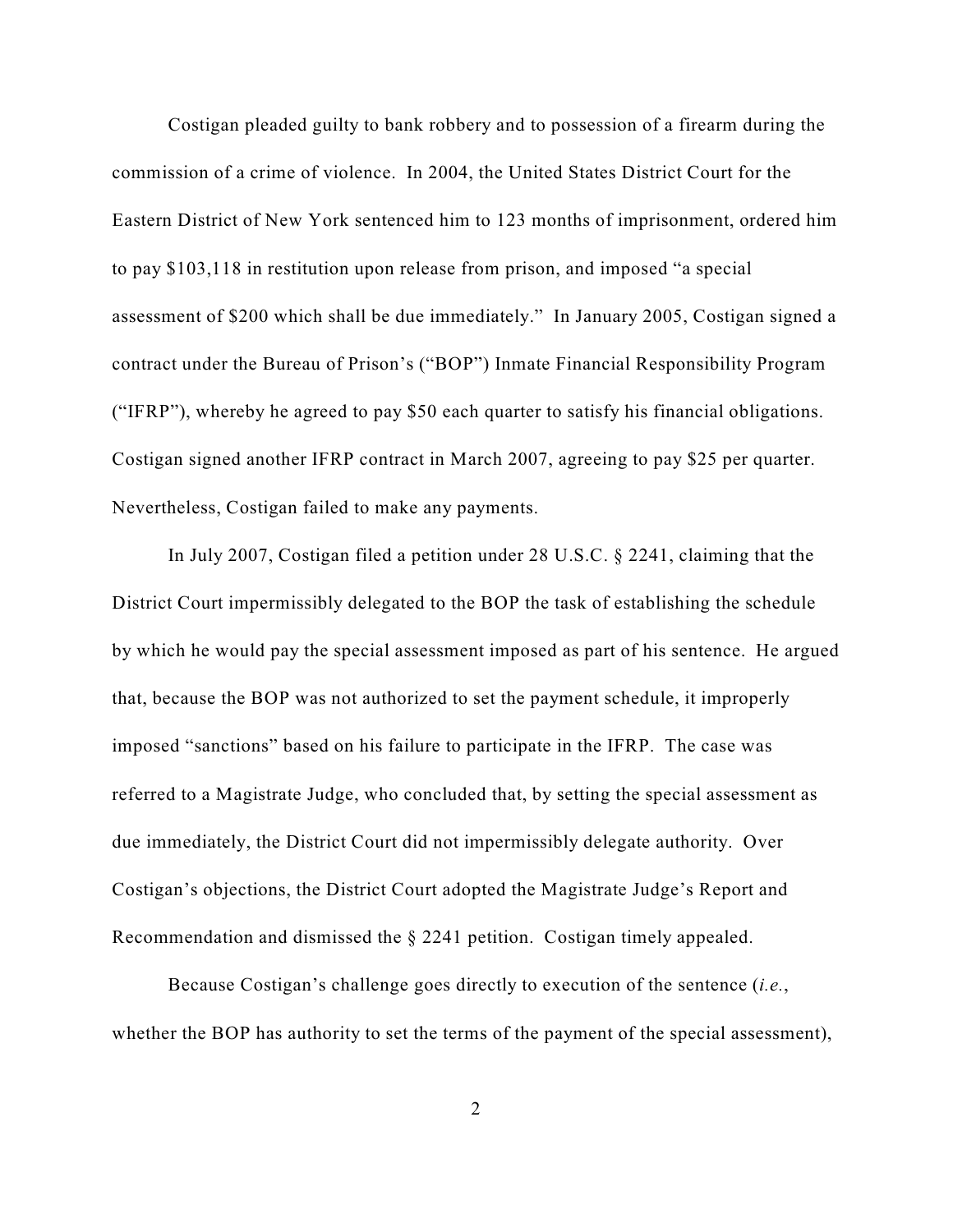the claim falls squarely within those properly raised in a petition for habeas corpus under § 2241. See Coady v. Vaughn, 251 F.3d 480, 485 (3d Cir. 2001). In support of his claim, Costigan relies on United States v. Coates, 178 F.3d 681, 685 (3d Cir. 1999), where we held that, under the Mandatory Victims Restitution Act ("MVRA"), the sentencing court cannot delegate the scheduling of restitution payments to a probation officer or to the BOP because the fixing of restitution payments is an exclusively judicial act. More recently, we held that a sentencing court impermissibly delegates its authority when it orders immediate payment of restitution with knowledge that the defendant could not make immediate payment in full. See United States v. Corley, 500 F.3d 210, 226-27 (3d Cir. 2007). These holdings are based on 18 U.S.C.  $\S$  3664(f)(2), which provides that, "in consideration of" the defendant's financial resources, the sentencing court "shall . . . specify in the restitution order the manner in which, and the schedule according to which, the restitution is to be paid." See Coates, 178 F.3d at 684 ("[s]ince the MVRA mandates that district courts schedule restitution payments after taking into account the defendant's financial resources, the District Court's failure to do so here constitutes plain error."); Corley, 500 F.3d at 227.

Importantly, however, Costigan is not challenging that portion of the judgment pertaining to restitution. Instead, his claim is based exclusively on the sentencing court's failure to set a schedule for paying the \$200 special assessment. The special assessment was mandatory under 18 U.S.C. § 3013(a)(2)(A), and was to be "collected in the manner